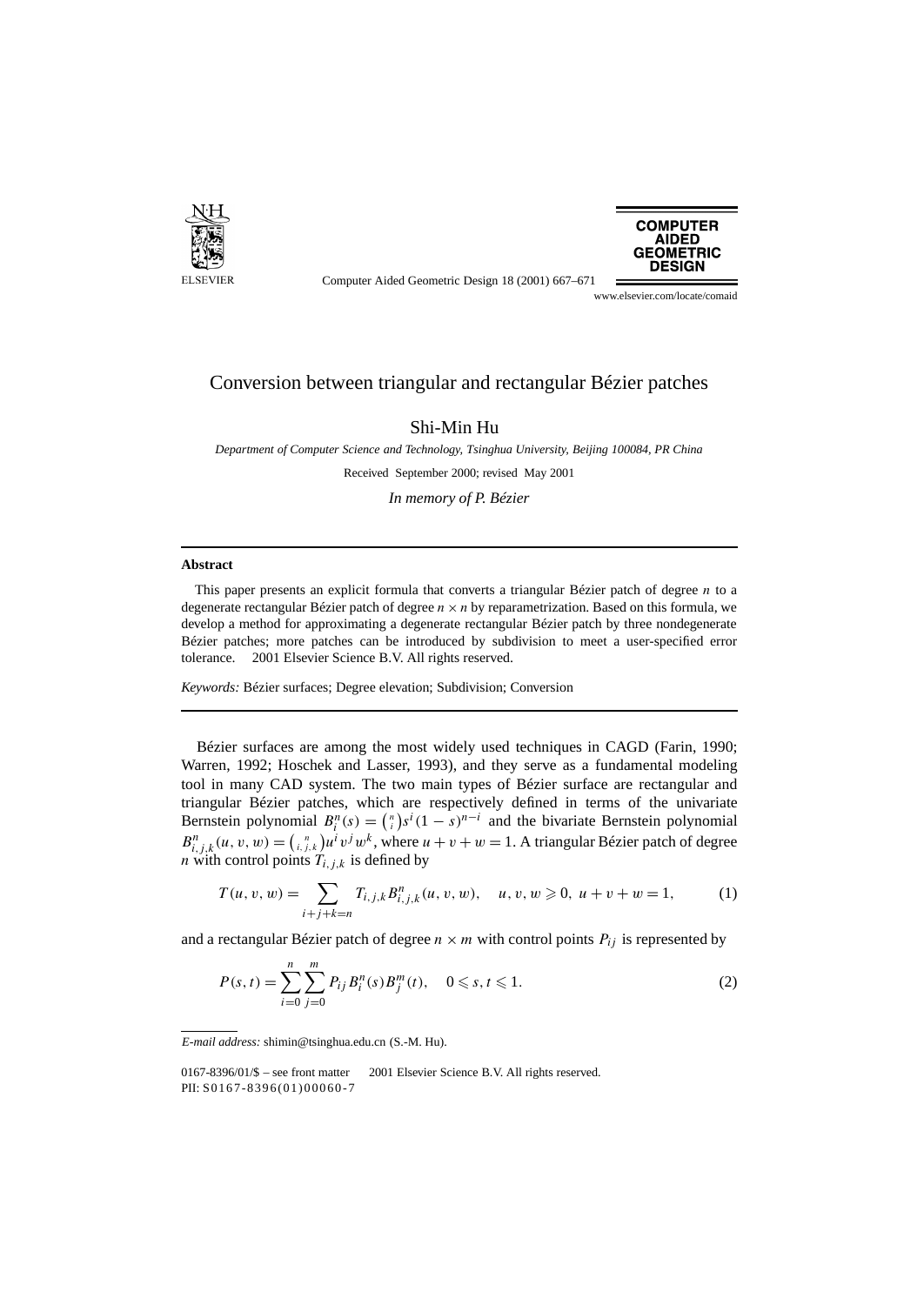Due to their different geometric properties and incompatibility, it's difficult to use both kinds of patches in the same CAD system. Hence the conversion of one type to the other has aroused the interests of some researchers (Goldman and Filip, 1987; Brueckner, 1980; Hu, 1996). The following theorem shows that a triangular Bézier patch can be converted to an equivalent *degenerate* rectangular Bézier patch, whose control points are computed by degree elevating some Bézier curves. Here, a rectangular patch in which one of its edges collapsed into a point is called a degenerate patch.

**Theorem 1.** *A degree n triangular Bézier patch T (u, v, w) can be represented as a degenerate rectangular Bézier patch of degree n* × *n*:

$$
P(s,t) = \sum_{i=0}^{n} \sum_{j=0}^{n} P_{ij} B_i^n(s) B_j^n(t), \quad 0 \le s, t \le 1,
$$
\n(3)

*where the control points Pij are determined by*

$$
\begin{pmatrix} P_{i0} \\ P_{i1} \\ \vdots \\ P_{in} \end{pmatrix} = A_1 A_2 \cdots A_i \begin{pmatrix} T_{i0} \\ T_{i1} \\ \vdots \\ T_{i,n-i} \end{pmatrix}, \quad i = 0, 1, ..., n,
$$
 (4)

*and*  $A_i$   $(i = 0, 1, \ldots, n)$  *are degree elevation operators in the form* 

$$
A_{k} = \begin{pmatrix} 1 & 0 & 0 & \dots & 0 & 0 \\ \frac{1}{n+1-k} & \frac{n-k}{n+1-k} & 0 & \dots & 0 & 0 \\ 0 & \frac{2}{n+1-k} & \frac{n-k-1}{n+1-k} & \dots & 0 & 0 \\ \vdots & \vdots & \vdots & \ddots & \vdots & \vdots \\ 0 & 0 & 0 & \dots & \frac{n-k}{n+1-k} & \frac{1}{n+1-k} \\ 0 & 0 & 0 & \dots & 0 & 1 \end{pmatrix}_{(k+1)\times k}
$$
(5)

**Proof.** We apply reparametrization

$$
\begin{cases} s = u, \\ t = \frac{v}{1 - u} = \frac{v}{v + w} \end{cases}
$$

to  $T(u, v, w)$ . Thereby, the domain of the triangular patch  $\{(u, v) \mid 0 \leq u, v, u + v \leq 1\}$  is transformed into square  $[0, 1] \times [0, 1]$ , and

$$
B_{i,j,k}^{n}(u, v, w) = {n \choose i, j, k} u^{i} v^{j} w^{k} = {n \choose i, j, k} u^{i} v^{j} w^{k} \frac{(1 - u)^{n - i}}{(v + w)^{j + k}}
$$
  
=  ${n \choose i} {n - i \choose j} u^{i} (1 - u)^{n - i} \left(\frac{v}{v + w}\right)^{j} \left(1 - \frac{v}{v + w}\right)^{k}$   
=  $B_{i}^{n}(s) B_{j}^{n - i}(t).$  (6)

Substituting  $(6)$  into  $(1)$ , we have

$$
T(u, v, w) = \sum_{i+j+k=n} T_{i,j,k} B_{i,j,k}^n(u, v, w) = \sum_{i=0}^n \sum_{j=0}^{n-i} T_{i,j,n-i-j} B_i^n(s) B_j^{n-i}(t).
$$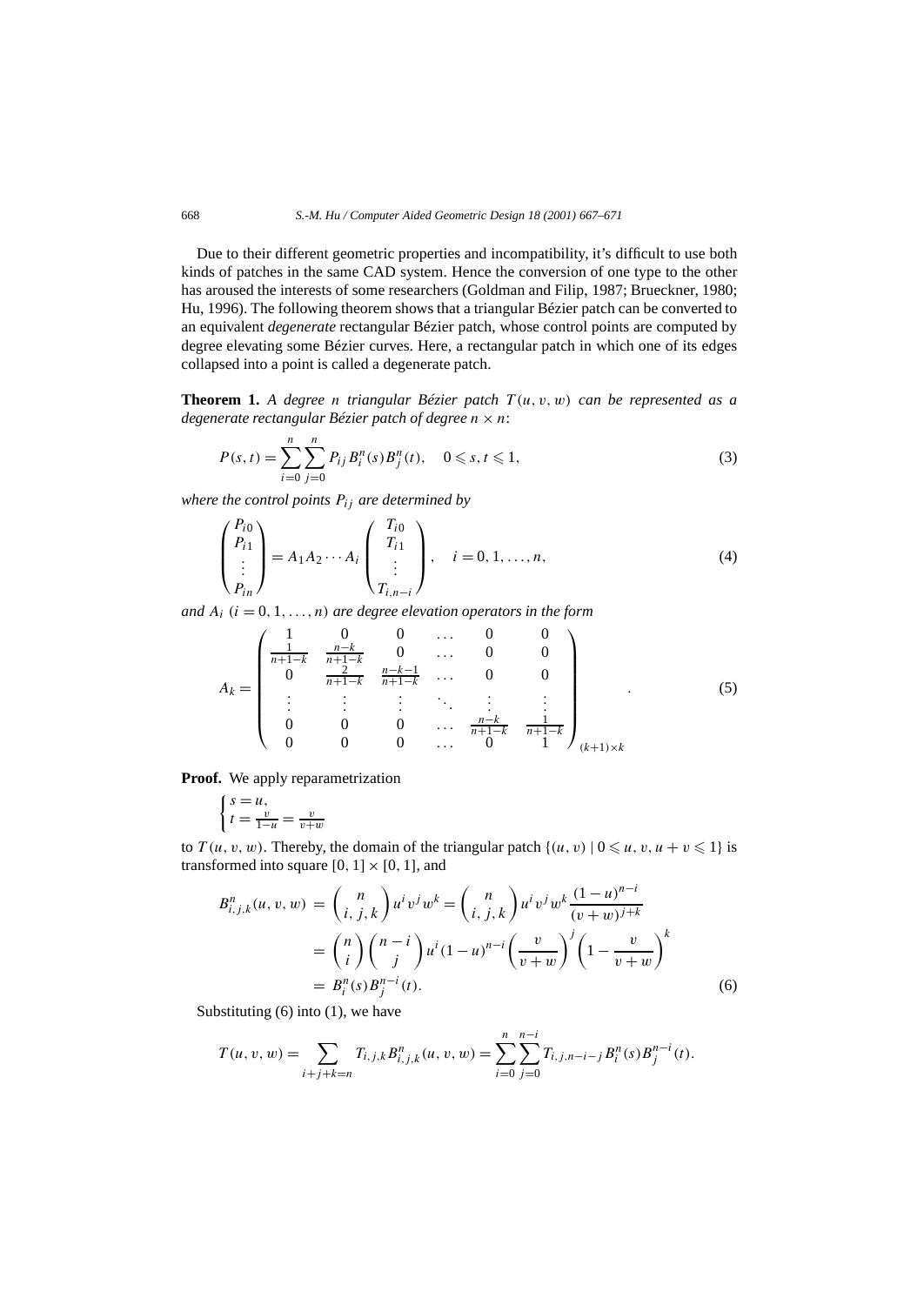To represent  $T(u, v, w)$  as a rectangular Bézier patch of degree  $n \times n$ , it is only necessary to raise degree of the following Bézier curves

$$
C_i(t) = \sum_{j=0}^{n-i} T_{i,j,n-i-j} B_j^{n-i}(t), \quad i = 1, 2, ..., n,
$$
 (7)

into degree *n*, and it is obvious that the control points after degree elevated  $C<sub>i</sub>(t)$  can be represented as in Eq. (4). This completes the proof.

Based on Theorem 1, it is easy to derive a recursive algorithm to compute the new control points. Fig. 1 shows the transformation of the control nets when the domain of surface is converted from triangular to rectangular.

We now consider the inverse process. From Eq. (4), to approximate a degenerate rectangular Bézier patch  $P(s, t)$  of degree  $n \times n$  by a triangular Bézier patch  $T(u, v)$  with degree *n*, it suffices to reduce the degree of the following degree *n* Bézier curves

$$
C_i(t) = \sum_{j=0}^{n} P_{ij} B_j^n(t), \quad 0 \leq t \leq 1; \ 1 \leq i \leq n,
$$
\n(8)

to *n* − *i*. Degree reduction of Bézier curves has been extensively investigated (Hu and Jin, 1998; Eck, 1993). By using any exsisting method, we can determine the control points  $T_{i,j,n-i-j}$  ( $j = 0, 1, \ldots, n-i$ ) of the degree-reduced curves, which are the control points of the approximate triangular patch.

In CAD applications, we often want to design a surface that has only three boundary curves. If the system only supports rectangular patches, a natural approach is to represent the surface as a degenerate rectangular patch with a collapsed edge. However, since degenerate patches are undesirable in CAGD (Farin, 1989), we face the problem of converting this degenerate rectangular Bézier patch to nondegenerate ones.

We firstly approximate the degenerate rectangular patch by a triangular patch using above method, and converting the triangular patch to three nondegenerate rectangular Bézier patches using an explicit formula we presented in (Hu, 1996). Fig. 2 shows the results of the proposed method: (a) is the original degenerate rectangular patch, (b) is the approximated triangular patch, and (c) is the three nondegenerate rectangular patches.

Furthermore, the proposed method can be combined with subdivision to produce approximate patches that are within some preset error tolerance. Similar to the analysis



Fig. 1. Transformation of the control net under reparametrization.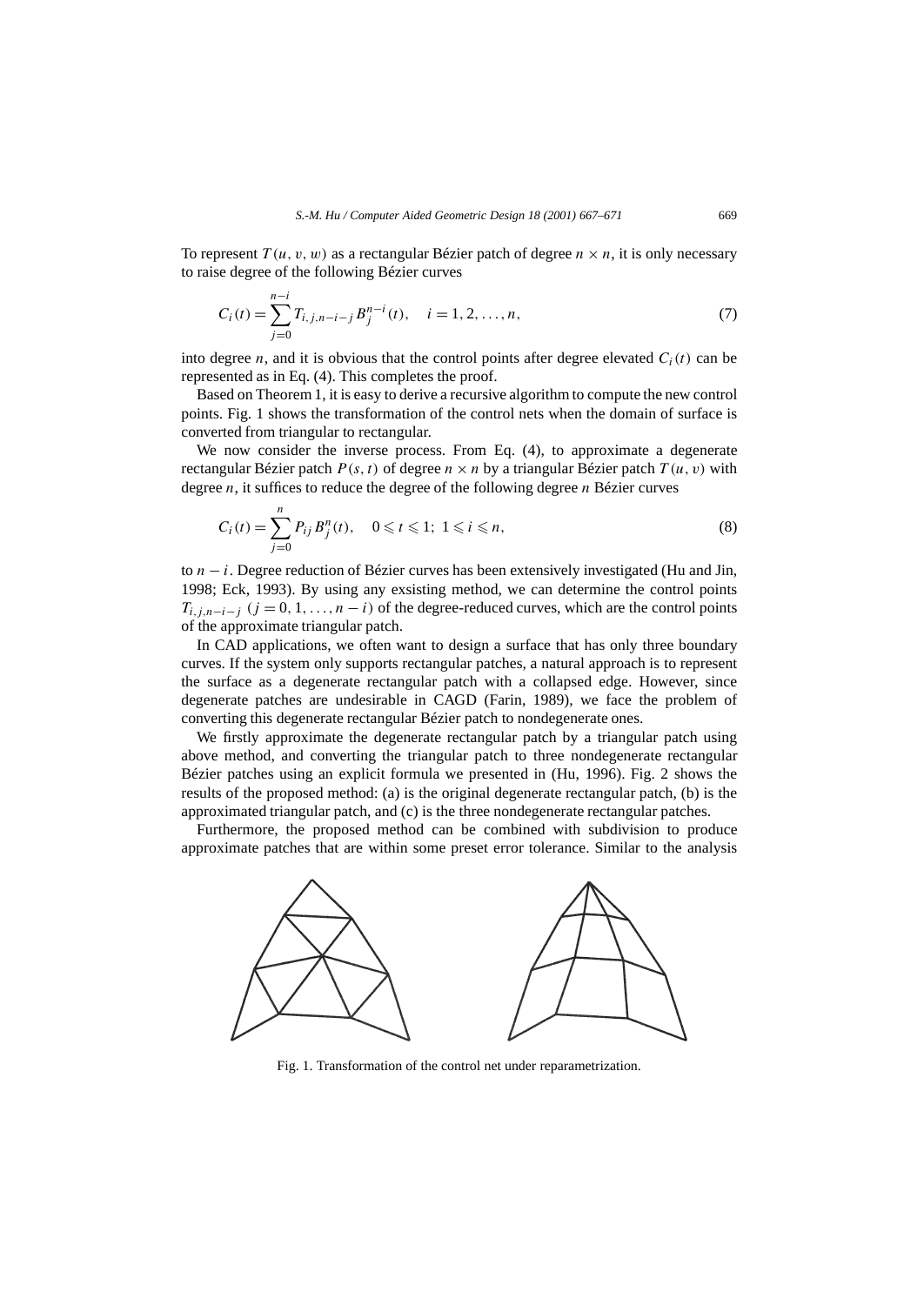of the algorithm in (Hu and Jin, 1998), we can prove the error of the degree reduction is dependent on

$$
\left\| \sum_{j=0}^{k} (-1)^{j} {k \choose j} P_{ij} \right\| i = 1, 2, ..., n; k = n - i + 1, n - i + 2, ..., n.
$$
 (9)

A Bézier surface  $P(s, t)$  with control points  $P_{ij}$ ,  $0 \leq i, j \leq n$ , can be subdivided into four patches at parameter  $s = \frac{1}{2}$  and  $t = \frac{1}{2}$ , we can prove that

$$
\left\| \sum_{j=0}^{k} (-1)^{j} {k \choose j} P_{ij}^{h} \right\| = \frac{1}{2^{k}} \left\| \sum_{j=0}^{k} (-1)^{j} {k \choose j} P_{ij} \right\|,
$$
  
\n $k = n - i + 1, n - i + 2, ..., n,$  (10)

where  $P_{ij}^h$ ,  $0 \le i, j \le n$ ,  $h = 1, 2, 3, 4$ , are control points of one of the four new surfaces after subdivision. This implies that the approximate precision of the proposed method can be improved by combining with subdivision algorithms; that is, a degenerate rectangular



Fig. 2. Converting a degenerate rectangular patch to three nondegenerate rectangular patches.



Fig. 3. Combine with subdivision to approximate triangular patch with nondegenerate rectangular patches.